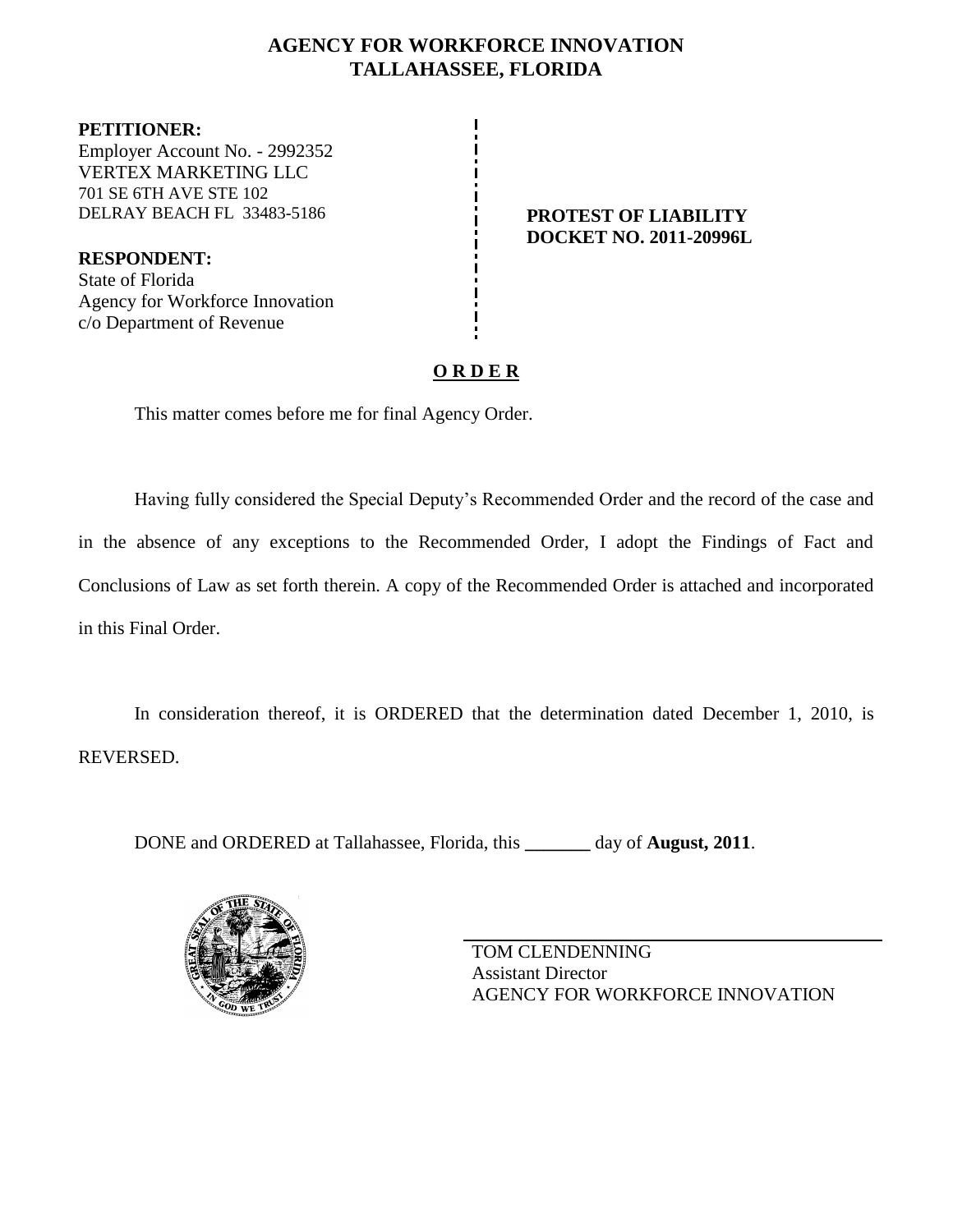# **AGENCY FOR WORKFORCE INNOVATION Unemployment Compensation Appeals**

MSC 345 CALDWELL BUILDING 107 EAST MADISON STREET TALLAHASSEE FL 32399-4143

#### **PETITIONER:**

Employer Account No. - 2992352 VERTEX MARKETING LLC ATTN: CRYSTIAN BARRERA 701 SE 6TH AVE STE 102 DELRAY BEACH FL 33483-5186

#### **PROTEST OF LIABILITY DOCKET NO. 2011-20996L**

**RESPONDENT:** State of Florida Agency for Workforce Innovation c/o Department of Revenue

# **RECOMMENDED ORDER OF SPECIAL DEPUTY**

TO: Assistant Director Agency for Workforce Innovation

This matter comes before the undersigned Special Deputy pursuant to the Petitioner's protest of the Respondent's determination dated December 1, 2010.

After due notice to the parties, a telephone hearing was held on April 28, 2011. The Petitioner's manager appeared and testified at the hearing. A tax specialist II appeared and testified on behalf of the Respondent. The Joined Party did not appear at the hearing.

The record of the case, including the recording of the hearing and any exhibits submitted in evidence, is herewith transmitted. Proposed Findings of Fact and Conclusions of Law were not received.

#### **Issue:**

Whether services performed for the Petitioner by the Joined Party constitute insured employment, and if so, the effective date of liability, pursuant to Section 443.036(19), 443.036(21); 443.1216, Florida Statutes.

Whether the Petitioner filed a timely protest pursuant to Sections 443.131(3)(i); 443.141(2); 443.1312(2), Florida Statutes; Rule 60BB-2.035, Florida Administrative Code.

**Jurisdictional Issue:** Whether the Petitioner filed a timely protest pursuant to §443.131(3)(i); 443.1312(2); 443.141(2); Florida Statutes; Rule 60BB-2.035, Florida Administrative Code.

The Florida Department of Revenue issued a notice of determination dated December 1, 2010, holding that the Joined Party, while performing services as a telemarketer for the Petitioner, was an employee. The Petitioner received the notice of determination on December 3, 2010. The Petitioner was aware of the 20 day deadline to protest the determination. The Petitioner was visited on December 14, 2010 by an agent of the Department of Revenue. The agent referred the Petitioner to a Florida Department of Revenue collector. The Petitioner was told by the collector that the Petitioner would be required to pay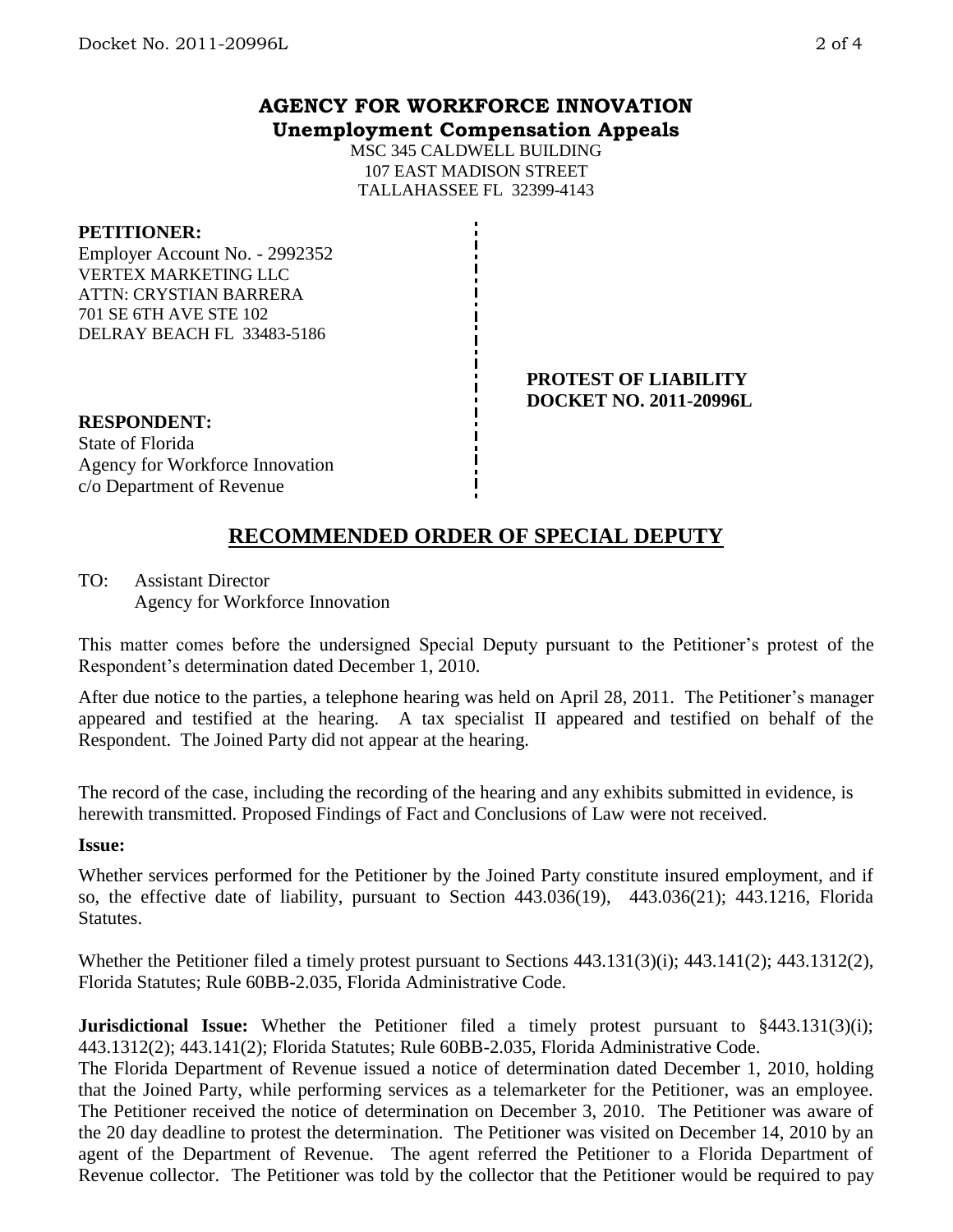all of the money due to the Department of Revenue in order to file a protest of the notice of determination. The Petitioner was unable to pay the money due at that time. The Petitioner composed a letter of protest on December 27, 2010. The Petitioner hand delivered the letter of protest to the Florida Department of Revenue on January 3, 2011. The Petitioner's protest was delayed as a result of erroneous information received from a state agency involved in the matter. The Petitioner took steps to protest the determination as soon as they had the money to pay the fine they were told was a prerequisite to appeal. The delay was due not to the Petitioner but rather because of the erroneous information upon which the Petitioner reasonably relied. The Protest is timely.

## **Findings of Fact:**

- 1. The Petitioner is a limited liability company formed in 2009 for the purpose of running an internet marketing company.
- 2. The Joined Party provided services as a telemarketer from June 19, 2009, through October 2, 2009.
- 3. The Joined Party was responsible for advertising, promotions, and sales of product for the Petitioner.
- 4. The Joined Party was allowed to work for a competitor.
- 5. The Joined Party was allowed to subcontract the work.
- 6. The Joined Party set his own work schedule. The Joined Party was allowed to use a common work space at the Petitioner's place of business.
- 7. The Petitioner did not supervise or direct the Joined Party.
- 8. The Joined Party was paid a commission based upon a percentage of sales made by the Joined Party. The Joined Party received a bonus based upon the number of sales made each week. The commission percentage and bonus were set by the Petitioner.

## **Conclusions of Law:**

- 9. The issue in this case, whether services performed for the Petitioner constitute employment subject to the Florida Unemployment Compensation Law, is governed by Chapter 443, Florida Statutes. Section 443.1216(1)(a)2., Florida Statutes, provides that employment subject to the chapter includes service performed by individuals under the usual common law rules applicable in determining an employer-employee relationship.
- 10. The Supreme Court of the United States held that the term "usual common law rules" is to be used in a generic sense to mean the "standards developed by the courts through the years of adjudication." United States v. W.M. Webb, Inc., 397 U.S. 179 (1970).
- 11. The Supreme Court of Florida adopted and approved the tests in 1 Restatement of Law, Agency 2d Section 220 (1958), for use to determine if an employment relationship exists. See Cantor v. Cochran, 184 So.2d 173 (Fla. 1966); Miami Herald Publishing Co. v. Kendall, 88 So.2d 276 (Fla. 1956); Magarian v. Southern Fruit Distributors, 1 So.2d 858 (Fla. 1941); see also Kane Furniture Corp. v. R. Miranda, 506 So.2d 1061 (Fla. 2d DCA 1987).
- 12. Restatement of Law is a publication, prepared under the auspices of the American Law Institute, which explains the meaning of the law with regard to various court rulings. The Restatement sets